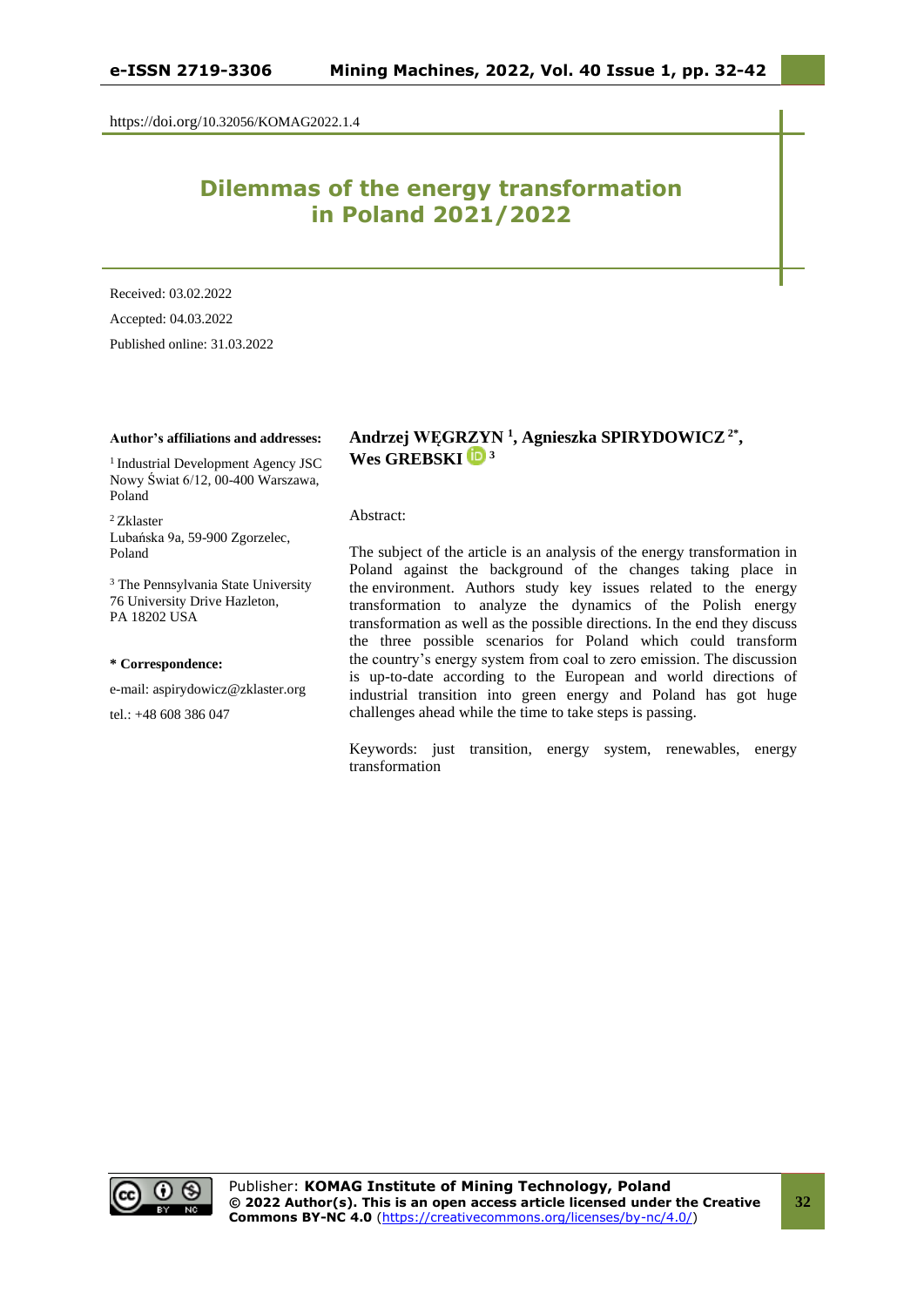## **1. Introduction**

The turn of the year 21/22 showed the challenges faced by the domestic energy sector in Poland. The high share of coal in electricity generation resulted in an increase in electricity bills. It was overlapped by turbulences on the gas market, which the domestic gas operator could not handle, which resulted in a surge in gas prices on the domestic market. The subject of the article is an analysis of the energy transformation in Poland against the background of the changes taking place in the environment, which are gaining momentum. We will conduct a literature review of key issues related to the energy transformation to analyze the dynamics of the Polish energy transformation. We will analyze program concepts aimed at overcoming the delays of the domestic energy sector. The aim of the article is to show the complexity of the energy transformation process on the example of Poland. The working hypothesis about the strong resistance of incumbent energy operators who have taken over the main decision-making centers of the state by creating a false coal energy security doctrine with the weaknesses of the organizational structures supporting the energy transformation will be verified. We will apply a process approach to the analysis of the accompanying social and economic phenomena. The literature review will be supported by own observations from the position of the ZKlaster association operating in the field of energy transformation.

## **2. Materials and Methods**

## **2.1. Key issues of the energy transformation**

The literature review allowed for the construction of bundles of issues that are used to describe the current situation in the field of energy transformation in the technological, social, economic and political environment and to identify the premises for the formulation of energy transformation scenarios.

#### **Just Transition**

The Paris Agreement signed in December 2015 under the United Nations Convention on Climate Change (UNFCCC) is an extremely important and ground-breaking agreement that applies to almost all emissions in the world. As agreed, the EU target (in the context of the necessary reductions by developed countries as a group) is to reduce greenhouse gas emissions by 80-95% by 2050 compared to 1990. This requires a deep, rapid transformation of the energy system and an assessment of the role of policy instruments such as pricing in transition carbon. The challenge of decarbonization is also posed in the context of a limited carbon budget and the concept of "non-combustible coal", which has implications not only for Europe, but also for the whole world [1].

In Poland, the solidarity aspect of the energy transformation process is exposed. However in political activities, this translates into delaying the process of energy transformation in the interests of incumbent energy operators and demanding increased funds from the EU to protect large professional groups related to the energy sector and counteracting energy exclusion of wide social classes. The transition from high-carbon to low-carbon energy systems raises serious concerns in regions whose economies are heavily dependent on coal-fired power. Concepts of a comprehensive just transition framework, based on a multi-level perspective of socio-technical change, appear in the literature. They have the character of system innovations, proposing mapping of a just transformation in three dimensions: 1) spatial scale (regional, national, international); 2) time horizon (currently experienced and anticipated injustices); 3) connection with the dynamics of change (injustices related to the optimization of the currently dominant system, destabilization of the incumbent system, acceleration of alternative solutions in niches). This framework is used to analyze the ongoing energy transition in Estonia, for example, including the interactions between the incumbent oil shale regime and wind, solar, nuclear and bioenergy as new niche challenges. Based on the analysis of the content of media information, Estonian scientists have compiled a list of 214 separate cases of deviations from the just transformation in 21 different categories. It was discovered that strong actors push energy solutions and influence current political elections in violation of the principles of just transition. From the perspective of the general public, ethical dilemmas arise related to the costs of destabilizing the regime of old operators and accelerating the construction of new energy [2].

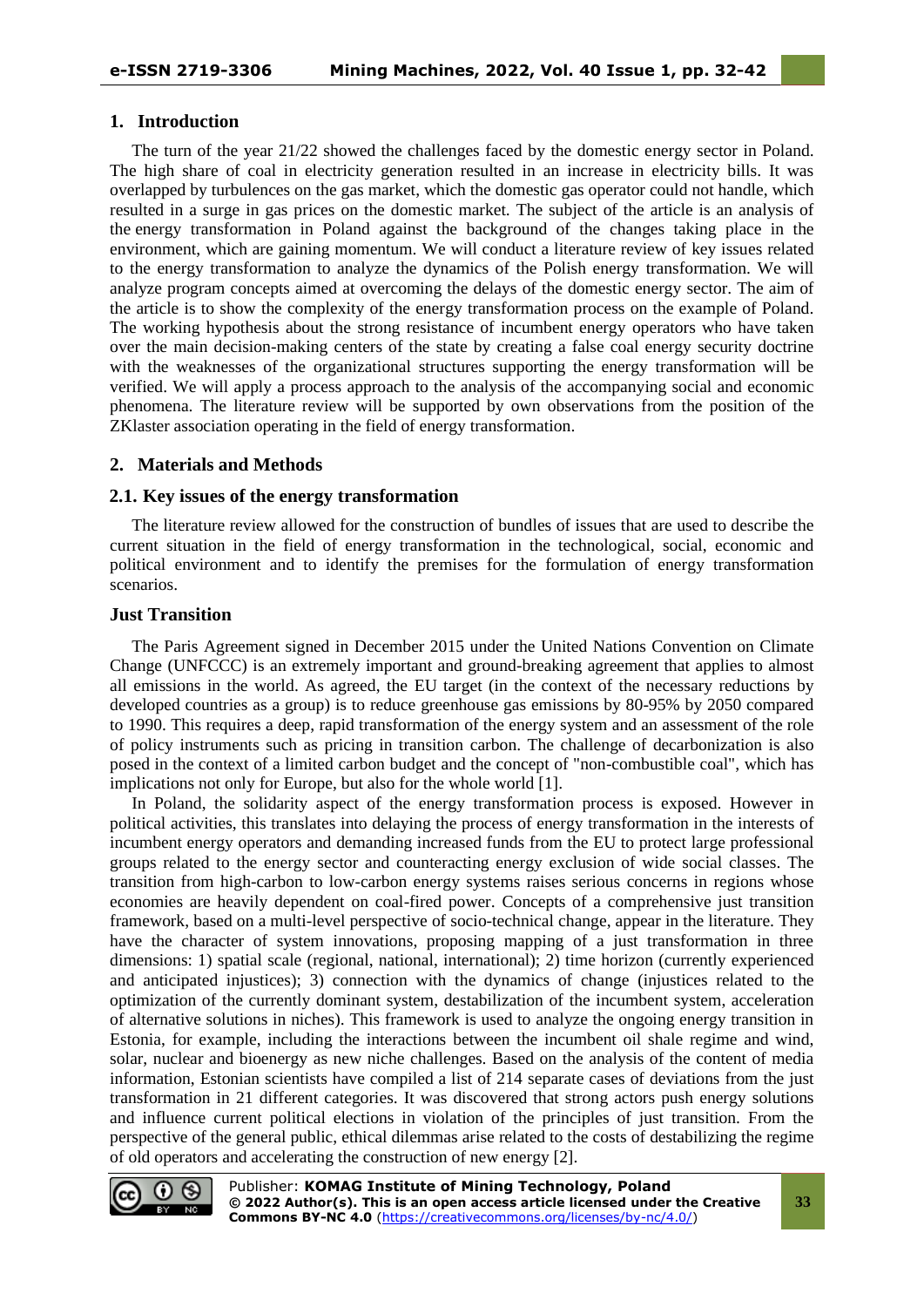Building a false awareness of the energy transformation in Poland is related with fear of losing jobs by large professional groups. Meanwhile, many countries around the world are prioritizing cheap renewable energy sources for recovery from a global pandemic and long-term economic growth. Climate change mitigation goals set choices for a rapid move away from coal and other fossil fuels. Sustainable technologies bring wider socio-economic benefits, as shown by the example of countries that previously restructured their energy sectors and increased the share of RES. The energy transition has generated an interest in employment changes linked to concerns about job losses in conventional energy sectors. A better understanding of the direct employment impact of the energy transition is crucial for policy making by politicians. Research by scientists focusing on the effects of accelerated use of renewable energy, assuming that the world will obtain 100% of its energy from renewable sources by 2050, shows that direct jobs related to energy, heating, transport will increase significantly from around 57 million in 2020 to nearly 134 million by 2050. The conclusions of extensive research support the thesis that value chains for renewable energy and sustainable technologies are more laborintensive than fossil extractive fuels. This means that the global energy transition will have a positive impact on future stability and economic growth worldwide [3].

#### **Energy transformation scenarios**

The adoption of the European Green Deal strategy was received without enthusiasm by government centers in Poland, as achieving the target of 100% reduction in greenhouse gas emissions by 2050 was very abstract. Only the adoption of the climate target to reduce greenhouse gases by 55% for 2030 caused a shock. The Fit for 55 package proposals launched aggressive government propaganda against the rapid decarbonisation of the energy system in Poland. Renewable energy interest groups and climate activists have been pushed on the defensive under the pressure of the doctrine of independence and energy security based on coal. Large interest groups of the old energy operators have gained an advantage in the political narrative in Poland.

At the same time, a determination has emerged on the part of the European Commission, driven by a combination of factors and synergies between technological development, political activities and public attitudes, to strengthen cooperation within the EU to achieve climate goals. EU support programs have been launched to increase social commitment and stimulate technological innovations that may become the basis for an effective energy transformation in Europe. Concepts of transformation pathways have emerged, shaped by the intersection of policy, technology and society development. Analyzes indicate that achieving rapid decarbonisation inevitably involves the implementation of new technologies, accompanied by the ruthless enforcement of decarbonisation policies in the short term to accelerate the energy transition. A review of Europe's energy transition scenarios leads to findings leading to the identification of consolidated and robust recommendations to policymakers and politicians for the effective achievement of the EU's Green Deal [4].

Many countries in Europe have opted for a gradual transition to 100% green energy generation. However, uncertainty has arisen over the economic and social consequences of such a transformation based on wind and solar technologies. Concerns have arisen about rising electricity prices due to a mismatch between supply and demand. In Switzerland, studies were carried out using the theory of dynamical systems to analyze the process of gradual transition from nuclear power generation to solar and hydro power generation. Various transformation scenarios were developed to test the costeffectiveness of a water pump energy storage system to address the problem of the time difference between supply and demand. Research shows that leaving the system on the free market may entail energy shortages in the transition period and a doubling of the electricity price. To mitigate this effect, a capacity auction mechanism has been proposed, which will facilitate the transition to renewable energy. In addition, subsidizing photovoltaics indirectly encourages storage, thus eliminating shortages and mitigating the increase in electricity prices during the transition period (Fig. 1) [5].

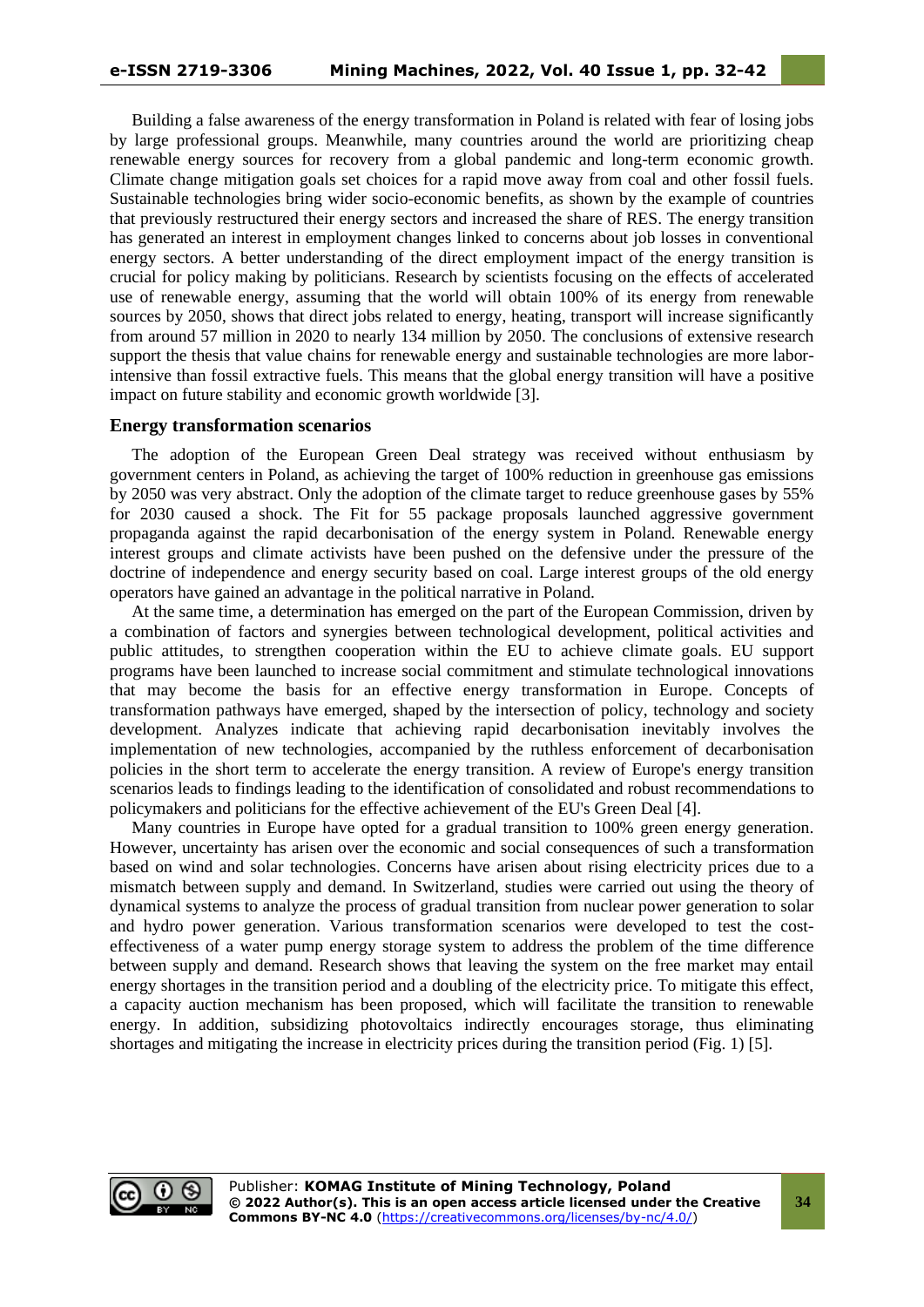

**SET Nav** 



 $\bigstar$  SSP 1:

(Low Challenges) Sustainability

Taking the Green Road

 $\bigstar$  SSP 4:

(Adapt, Challenges Dominate)

Inequality

A Road Divided

**Fig. 1.** Examples of widely-used  $2 \times 2$  scenario typology to combine two main dimensions of uncertainty into four storylines spanning a wide possibility space [5]

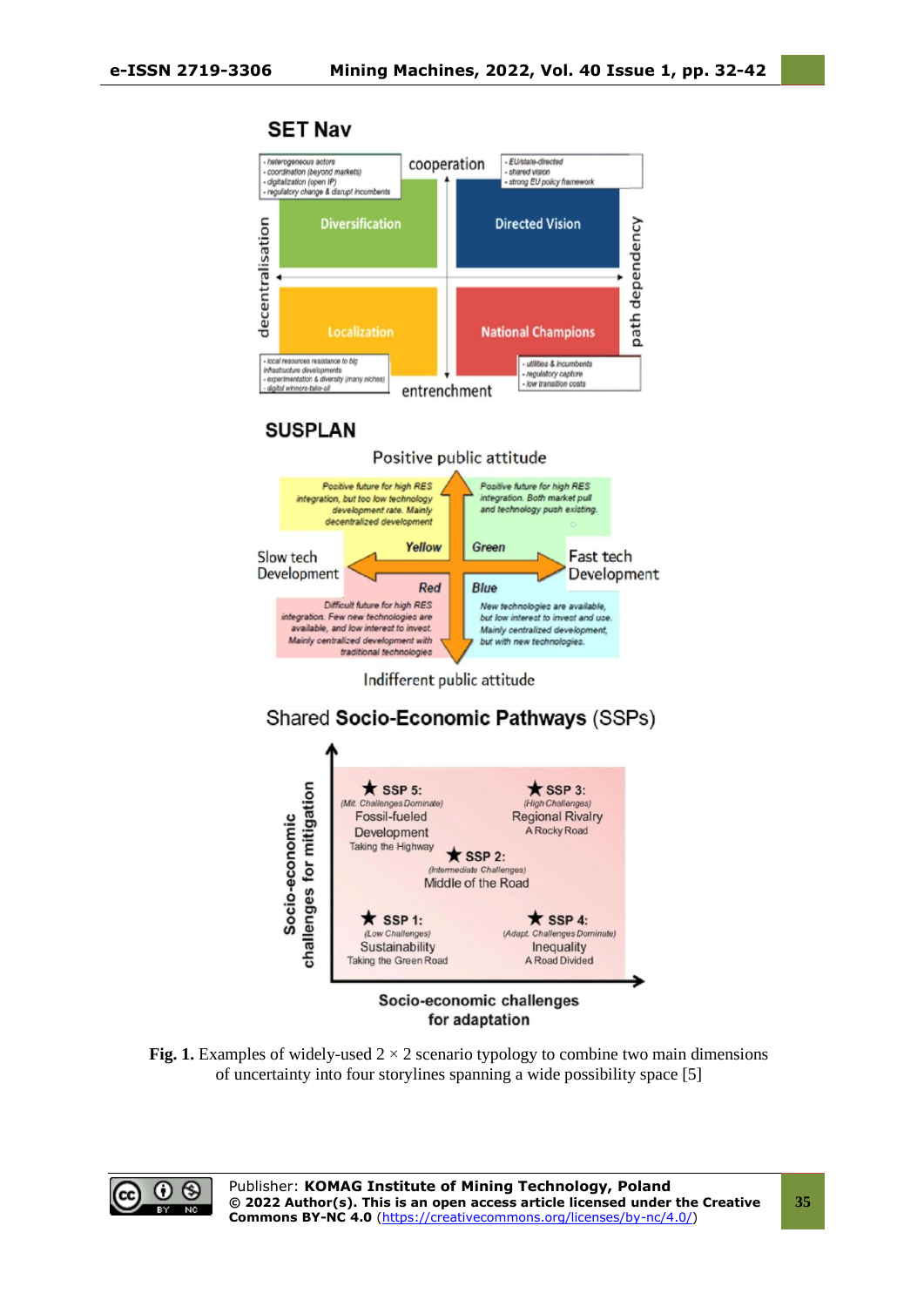In recent decades, global trends have seen a sustained and rapid growth in RES and an unprecedented pace of learning by organizations in generating electricity from solar and wind photovoltaics. Thanks to new technologies, which are now available at lower costs than those used by fossil fuel operators, the continued high growth rate of RES is certain. Verification of the hypothesis about achieving the dominance of photovoltaics and wind in global primary energy supplies by 2050 by applying "topdown" extrapolation of global trends gives positive results. Simulations of solar and wind energy deployment using a logistic substitution model containing a number of potentially fundamental limitations to further growth lead to the conclusion that there are no insurmountable constraints in terms of physical and raw material requirements, production capacity, energy balance, system integration and macroeconomic conditions. In addition, there is synergy with the direct capture and storage of carbon dioxide in the air that would achieve global zero  $CO<sub>2</sub>$  emissions by the middle of the century. However, achieving such an outcome would require a large-scale reconfiguration of the architecture of global and regional energy systems (Fig. 2). Cheap renewable primary electricity is likely to be an important factor driving the energy transformation. However, obstacles will remain, the overcoming of which will require foresight and strategic, coordinated actions due to the depth and dynamics of the transformation [6].



**Fig. 2.** Conceptual representation of a regionally-characterised [national energy system:](https://www.sciencedirect.com/topics/engineering/national-energy-systems) resources are converted by technologies to supply end-use demand in the different sectors (electricity, mobility, heating). Layers – such as electricity and LT heat – are defined as all the vectors in the system that need to be balanced in each period. The novel features of the regionalised EnergyScope version are highlighted in orange. Abbreviations: natural gas (NG), [Internal Combustion Engine](https://www.sciencedirect.com/topics/engineering/internal-combustion-engines) (ICE), [photovoltaic](https://www.sciencedirect.com/topics/engineering/photovoltaics) (PV), low temperature (LT), end-use type (EUT) [6]

Deep decarbonization, meaning a transition to net-zero emissions energy systems, is made possible by modeling renewable energy technologies, storage and sector coupling. For example, you can use an extended and regionalized version of the EnergyScope software to be able to analyze the increasing complexity of energy systems and facilitate the selection process among the various possible transformation scenarios. The first Italian decarbonisation strategy feasibility model developed with regard to the uncertainty in the implementation of carbon capture and storage and renewable technologies shows that emissions can be [6] thanks to radical electrification of the energy system

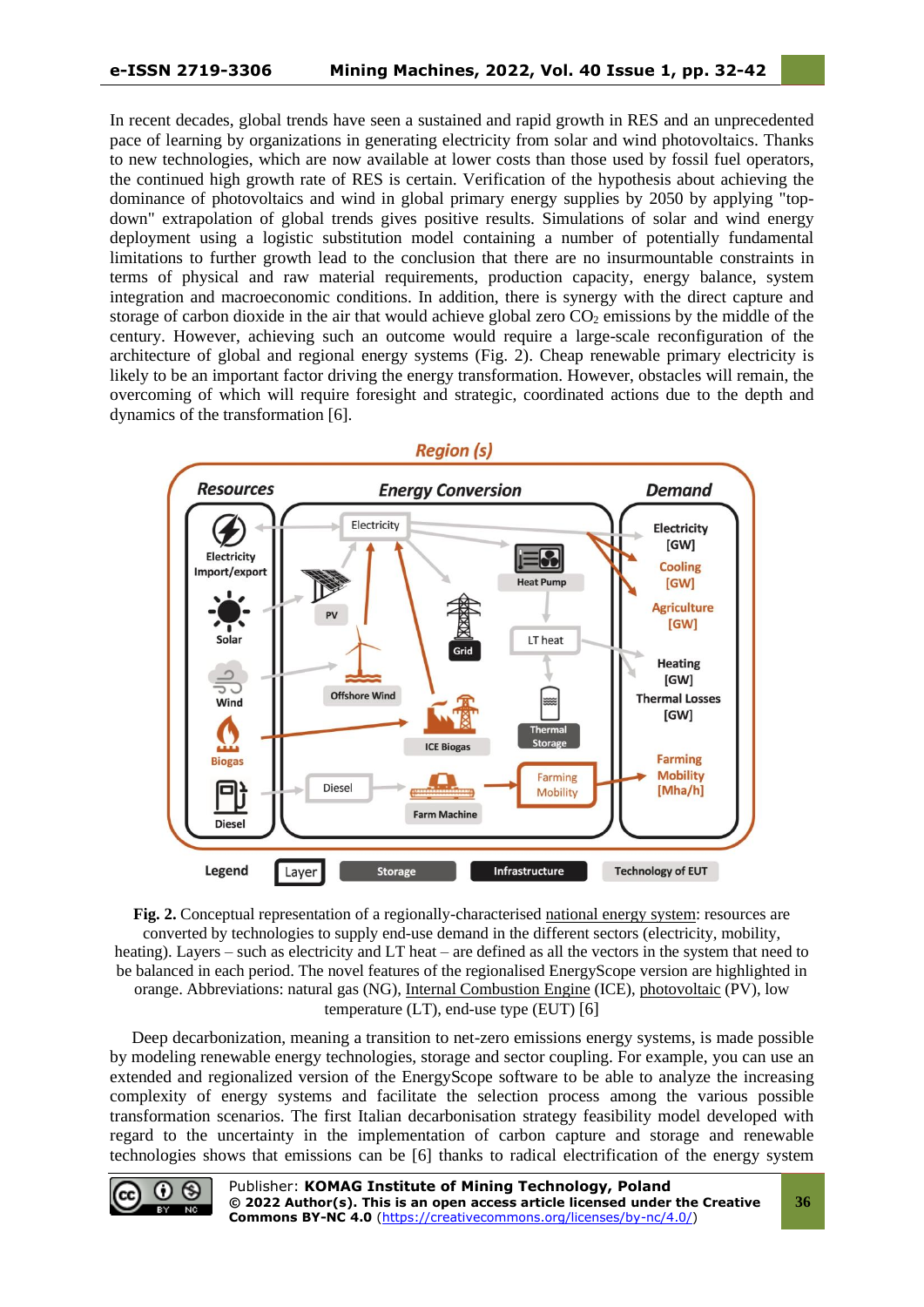combined with a broad the use of renewable energy sources and efficient energy conversion technologies. An analysis of the synergies, advantages and disadvantages of the proposed approach with regard to alternative modeling approaches, used in recent deep decarbonisation research, shows that modeling the energy transition, using high computing efficiency programming tools and a snapshot approach, can justify transition scenarios by optimizing the energy transition path renewable [7].

The transformation to climate neutral energy systems is becoming a global challenge. In Poland, attempts are being made to improve planning capacity by combining generation expansion and shortterm planning models into a single modeling system. An example is the combination of two models: TIMES-PL and MEDUSA, to design the road to carbon neutrality in the Polish power system. Three energy scenarios have been developed which show that by 2050 it is possible to reduce carbon dioxide emissions by 95% from the public electricity and heating sector. Detailed simulations of the power system operation have shown that load balancing is possible after installing 15-20 GW of electric power by 2050 in disposable energy technologies, next to energy storage and CHP plants [8].

Hydrogen is gaining in importance in the current global energy transition. There is growing enthusiasm and widespread enthusiasm for the hydrogen economy, as shown by economic and policy strategies currently under development that support carbon neutrality by 2030 and a swift clean energy transition. According to experts, green hydrogen has the potential to create a favorable cycle for future energy networks based on renewable energy sources. Hydrogen can provide much-needed flexibility to energy systems by acting as a buffer for non-dispatch renewable generation. The excess energy stored in hydrogen can be used to produce electricity (fuel cells or power systems), heat (combustion) or both (cogeneration), drastically reducing greenhouse gas emissions.

In the hydrogen scenario, it is important to plan the transformation of various sectors of the economy (transport, industry and energy) in order to achieve scale and synergy. The conducted analyzes indicate that hydrogen can effectively contribute to the achievement of the goal of carbon neutrality and, in the area of mobility, it can compete with lithium-ion batteries. The analyzes also show short-term solutions to reduce the carbon footprint of energy production. An example is the blending of fossil fuels with hydrogen where a combined cycle gas turbine power plant can achieve a significant reduction (0.28) using a 70% and 30% blend [9].

#### **Problem sectors: gas, construction and transport**

In Poland, the doctrine of gas diversification was adopted in the consensus of all political forces in the geopolitical context of rapid independence from gas supplies from Russia. It was concluded that the economic risks are weighed down in relation to the risk of cutting off supplies from the main direction. However, the objective function constructed in this way was severely tested when spot gas prices broke records at the turn of 21/22, which the Polish operator began to translate into the accounts of retail customers. This did not result in a revision of government centers in their approach to optimizing gas supplies and building a long-term strategy to decommission fossil fuels, but rather burdensome propaganda and conflicts in centers of political disposition. This leads to questions about the mechanisms leading to the hardening of the adopted doctrine of gas diversification.

The ongoing research into the interests of natural gas in the context of climate action in the European Union provides interesting insights. Initially, it was difficult to determine whether climate policy would reduce or increase the role of natural gas in the energy system. It is widely accepted that gas is a transition fuel during decarbonisation, meaning that it can briefly replace the more emissive fossil fuels such as coal. This narrative perpetuated the forms of power of incumbent natural gas operators, including control of resources, infrastructure and involvement in the policy-making process. Gas operators assumed that they were able to apply adaptive strategies for the transition to a lowemission energy system. However, the EU tightened its climate targets, which forced incumbent gas operators to modify the political discourse in the changing context of the fuel market. Research shows how incumbent operators use their material, organizational and discursive power to expand the status quo and adapt to pressures to introduce far-reaching changes to transformation scenarios. The process, known as "trasformismo" (Gramsci), is the natural gas industry's response to climate action that determines the political discourse shaping the trajectory of the gas energy transition [10].

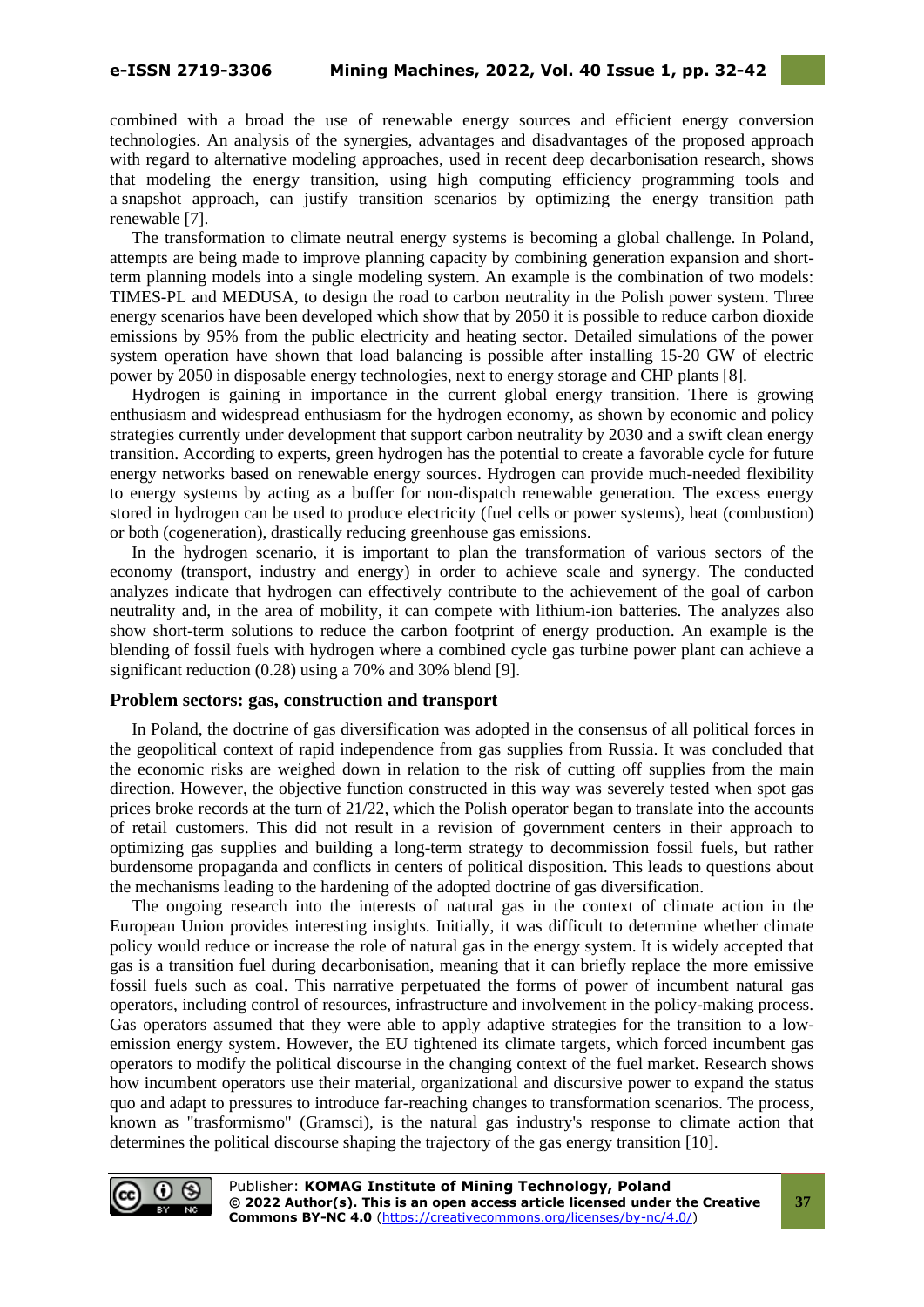The construction sector is a huge challenge, as it plays a key role in the energy transition and the reduction of carbon dioxide emissions. Capturing the dynamic  $CO<sub>2</sub>$  emission characteristics of building materials is a great problem during the entire life cycle of a building. In the Netherlands, research was carried out on the basis of a dynamic building stock model that combines dynamic material flow analysis with energy modeling of buildings. The environmental impact of material and energy requirements has been assessed taking into account the future electricity mix in the path towards climate neutral and energy supply of residential buildings in the Netherlands by 2050. The research results are very optimistic and show that the demand for space heating is declining by around 2 / 3 by 2050 and 80% of the electricity from the public grid for appliances and lighting could potentially be replaced if rooftop PV systems are installed on 50% of refurbished buildings and all new buildings. Greenhouse gas (GHG) emissions from operating energy will be reduced by 60-90%, depending on the adopted energy mix [11].

In the light of the Paris Agreement, road transport from issue is a segment of human activity that is extremely difficult to transform. Achieving ambitious emission reduction targets in the European transport sector requires a rapid transition to carbon-free technologies. Relative cost competitiveness analyzes of commercial vehicles constructed with different alternative propulsion technologies through the Total Cost of Ownership (TCO) assessment are needed to assist policymakers in accelerating the carbon-free transition to road transport. The research carried out in this area allowed for the identification of key parameters which, after appropriate targeting, enabled the use of more sustainable niche technologies. The assessment was based on a newly developed database of cost parameters that were triangulated during expert interviews. Scientific research shows that the cost competitiveness of low-emission or zero-emission niche technologies in some application segments in European countries is already visible today. In particular, battery electric vehicles were found to be very promising in the light and medium truck segment, but also in the heavy long-distance segments in countries that have introduced targeted support measures. Three TCO parameters drive this competitiveness of low-emission mobility: tolls, fuel costs and CAPEX subsidies. Following the analyzes, recommendations were made to make policy makers more focused on the OPEX parameter than on the CAPEX parameter, and use a combination of different state support instruments to ensure greater coverage, increased policy efficiency and flexibility [12].

#### **Impact of the COVID-19 pandemic on the energy transition**

The COVID-19 pandemic has raised important questions about energy. The pandemic shock initially led to emissions reductions in line with the rate of decline required to achieve the goals of the Paris Agreement. These unforeseen drastic emission reductions proved temporary as they did not involve major structural changes. However, the subsequent consequences of COVID-19 and the political response had an impact on the global economy. In the EU, recovery plans have provided an opportunity to deepen the path towards a low-carbon economy, while seeking to improve employment, health and equity and enhancing the role of modeling tools. Long-term adaptation to the low-carbon path and the development of a pandemic resilient transition to renewables has put in place policy mechanisms to help energy-intensive sectors such as transport, tourism and the automotive industry reduce  $CO<sub>2</sub>$  emissions. Despite the risk of an increase in emissions following a pandemic, current energy-socio-economic-environmental modeling tools allow for broadening the scope and tackling these complex issues of the energy transition. The research community is now able to assess distinct and unusual scenarios such as sector and country lockouts, drastic changes in consumption patterns, significant investments in renewables and breakthrough technologies, and conduct an uncertainty analysis. All of these instruments are capable of assessing the cost-effectiveness of decarbonisation options and the potential consequences for employment and income distribution [13].

The COVID-19 pandemic has highlighted the challenges awaiting the energy transition, but also the opportunities for its development. The main obstacles to the pandemic's impact on renewable energy transformation are the lack of investment and weak market demand. First, renewable energy projects suffer from high start-up costs and technical investment as a result of significant reductions in government subsidies. Second, the lower price of fossil fuels further increases the difficulty of selling fossil fuels. Third, the reduction of industrial activity leads to a decrease in the demand for renewable energy equipment, slowing down the growth of renewable energy production capacity. Fourth, the



**38**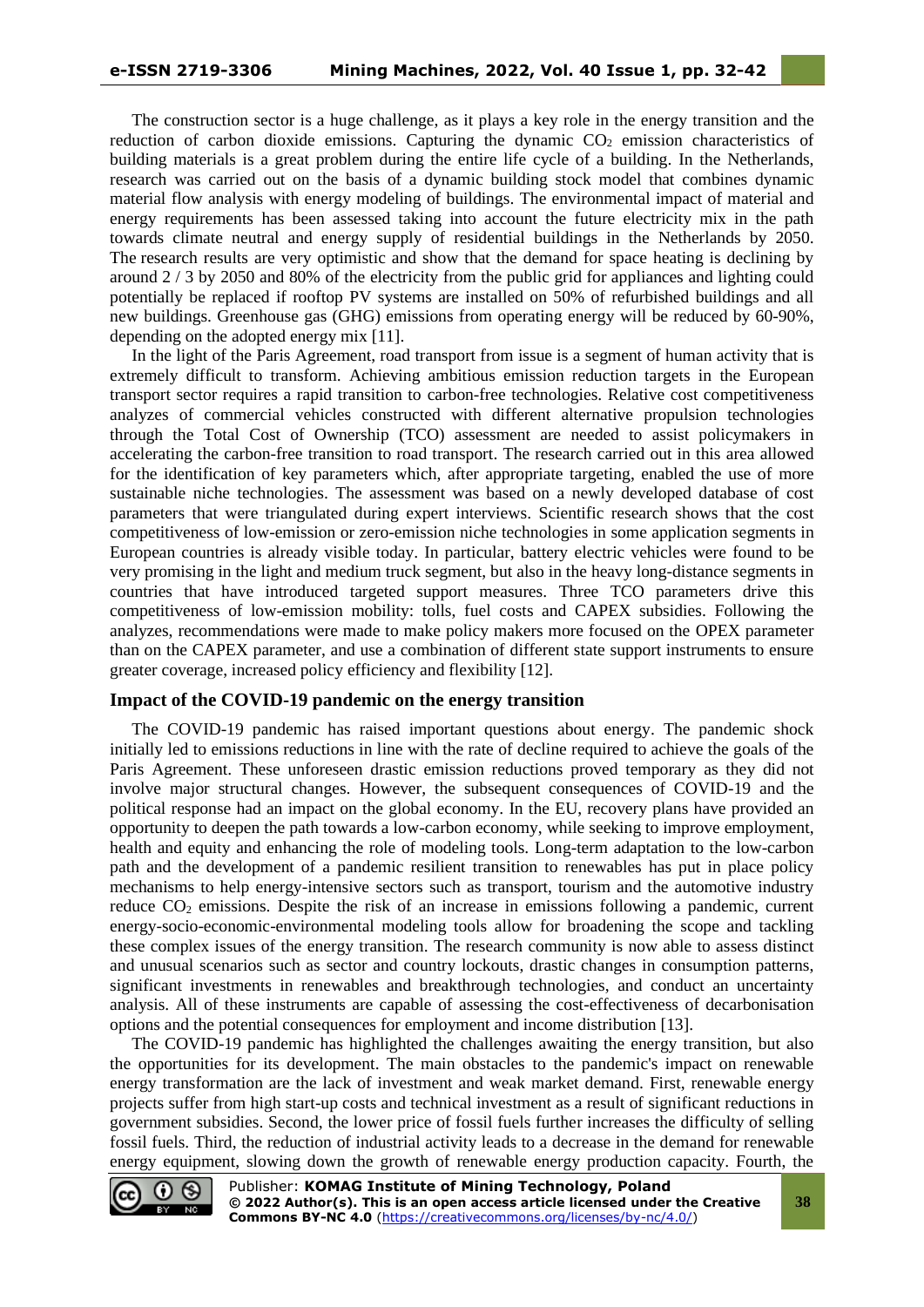global renewable energy supply chain has been disrupted by mandatory trade restrictions, making it difficult to implement new projects. Finally, during a pandemic, energy poverty is more pressing than ever, making the transition to renewable energy more difficult. The COVID-19 pandemic has also created a unique opportunity to switch to renewable energy. First, the risk of investing in fossil fuels has increased dramatically as global demand for fossil fuels has plummeted. Second, governments have unprecedented implementation capacity to implement energy reform policies and legislation during an economic recovery. Third, the unique benefits of renewable energy enabling remote operation and digital intelligence provide an excellent opportunity to replace fossil fuels with renewable energy during a pandemic [14].

The coronavirus pandemic has further led to an increased use of online tools across society, both in business, education and in everyday life. This shift to an online society has prompted researchers to reflect on the extent of public control and surveillance and the forms of enforcing compliance with official ways of thinking, attitudes and behaviors through online activities. On the other hand, the process of spreading smart energy systems around the world has started with the increased use of smart meters in energy systems. Research on intelligent energy systems and current trends in energy policy allowed for the formulation of recommendations regarding the development of energy democracy and democratic legitimacy in the context of the possible impact of intelligent technologies on Community energy systems [15].

In Poland there is a meaningful increase of RES in the system despite the pandemic situation. The increase is also visible among microinstallations in households of which there were about 350,000 in Poland at the end of 2020. It brings the phenomenon called "duck curve", consisting in low energy consumption from the power grid (correlated with the simultaneous delivery of the produced PV energy to the grid) during the day and relatively high energy consumption in the evening which is the next challenge for transformation [16].

## **2.2. Program initiatives**

## **Popczyk's concept**

Jan Popczyk proposed a coherent concept for the transformation of the entire energy sector based on fossil fuels towards electroprosumerism (an economy without fossil fuels, also without nuclear energy) before 2050. The concept is universal, but clearly focused specifically on Poland. According to Professor Popczyk, the energy transformation in the breakthrough (innovative) mode should be based on scientific foundations, defined by the paradigmatic three: (1) the eclectic electro-consumerist paradigm and two hard paradigms, i.e. (2) exergy and (3) virtualization. The concept also has three broad dimensions: economic, social and environmental (nature and climate). The concept consists of 51 program postulates that can be creatively confronted with the EU energy transformation plans and in the global context (American in the Euro-Atlantic zone and Chinese in the socialist market economy) [17].

## **10 steps of the Energy Forum**

Forum Energii is an independent Think Tank, the purpose of which is to support the transformation of the Polish energy sector. As a result of many years of work, 10 steps to overcome the crisis have been presented, each of the proposed points has its justification in in-depth analyzes. According to the authors, a plan based on the presented steps can be prepared in two years. Forum Energii invites further groups of experts, politicians and non-governmental organizations to discuss and wants to build a broad consensus around the energy sector [18].

## **Instrat Foundation**

The independent foundation dealing with energy issues believes that the share of renewable energy in Poland in the electricity sector may be increased to 61% in 2030, in heating and cooling from up to 32.5%, and in transport from 14% up to 15%. This requires regulatory changes, especially those specifying support for PV, the abolition of the 10H rule on wind energy and timely actions related to the construction of offshore wind turbines [19].

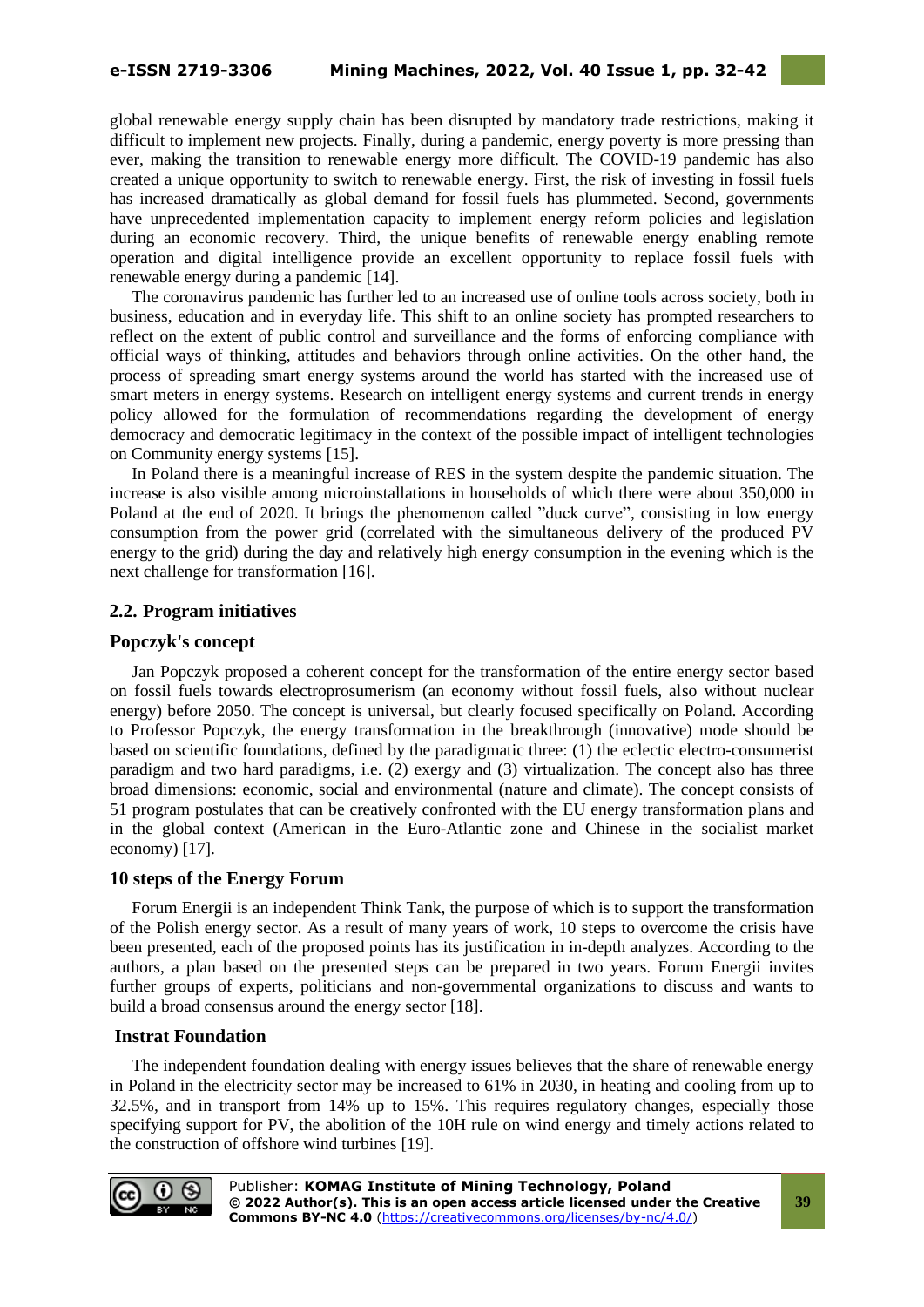## **Jagiellonian Institute**

The institute, which is an independent analytical center, a center for the exchange of views and strategy building, recommends a thorough restructuring of the energy sector, pointing to imperfections causing overstated costs of the current energy sector, e.g. excessive employment, low efficiency and inadequate qualifications, maintaining redundant or multiplied organizational units, improper purchasing policy, pathology - e.g. in fuel supply, scrap management, management of coal combustion by-products, maintenance of the network or just simple theft, inadequate internal communication and politics social dialogue, the tendency to defend "possessions" by various interest groups [20].

## **Five ZKlaster's strategic initiatives**

During the ZKlaster analytical workshop on 17/01/2022, five initiatives were formulated that should receive funding from the KPO. These are:

- 1) Support for the development of energy communities (microgrids).
- 2) Development of independent energy distributors equipped with energy storage.
- 3) Strategic management of hydrogen projects with experimental clauses.
- 4) Financing systemic energy storage services.
- 5) Development of green heating with the circular  $CO<sub>2</sub>$  cycle.

## **3. Discussion of the directions of transformation**

When analyzing the possible directions of transformation, several scenarios appear for Poland. When we talk about the energy transformation, three positions are clear. The first of them talks about the immediate need to develop nuclear-based energy, and about renewable energy sources as supplementary sources. This direction seems difficult for several reasons. Western European countries have started the process of abandoning this type of energy, and their negative approach to creating new nuclear power plants may effectively block this process in Poland. In addition, the construction of such power plants is very time-consuming and expensive, and observing the construction of recently launched nuclear units in European countries, each time it takes longer than planned, multiplying the costs at the same time. This may result in a reduction of investments in renewable energy sources with the simultaneous risk that the power plant will not be put into operation on time, and therefore it will expose Poland to loss of energy security and collapse of the stability of supplies. The last important aspect of nuclear power plants is the storage of radioactive waste, which poses a real threat to people and the environment.

The second position, strongly advocated by politicians, tries to base the transformation on small, prosumer energy sources. This doctrine wants to prove that the energy security of the society and green energy transformation can be based on renewable sources installed at each house or on the roofs of multi-family blocks, thermal modernization of buildings and small energy storage facilities. This solution does not take into account the fluctuating energy demand of residential buildings, a poorly developed power network that is not able to operate effectively in two directions (receiving and delivering energy) and the constant, large needs of industry and services for electricity. This is also the worst option for cost reasons. Here we can compare the costs of an industrial photovoltaic installation with a capacity of 1 MW and a total of prosumer installations with a capacity of 1 MW. According to data from Zklaster, 1 MW of an industrial installation currently costs PLN 2.4 million (about 0.6 million EUR), compared to a photovoltaic prosumer installation where 10 kW is a cost of PLN 40,000 (about 9,000 EUR) upwards, which means a minimum of PLN 4 million per 1 MW (about 900,000 EUR) [21]. This means that with significant shortages of RES energy, investing in smaller sources, apart from educational and political activities, is unjustified and may lead to further increases in electricity prices for the general public, mainly for industry and services, which will directly translate into their prices. To sum up, if we continue to invest domestic money in prosumer energy instead of large sources, we will not cause a significant increase in the amount of green energy in the national energy mix, for which end consumers will pay in the prices of products and services anyway.

The third direction is to create a hybrid solution based solely on renewable energy sources and energy storage systems, assuming that energy will be sent from the recipient as short as possible. This

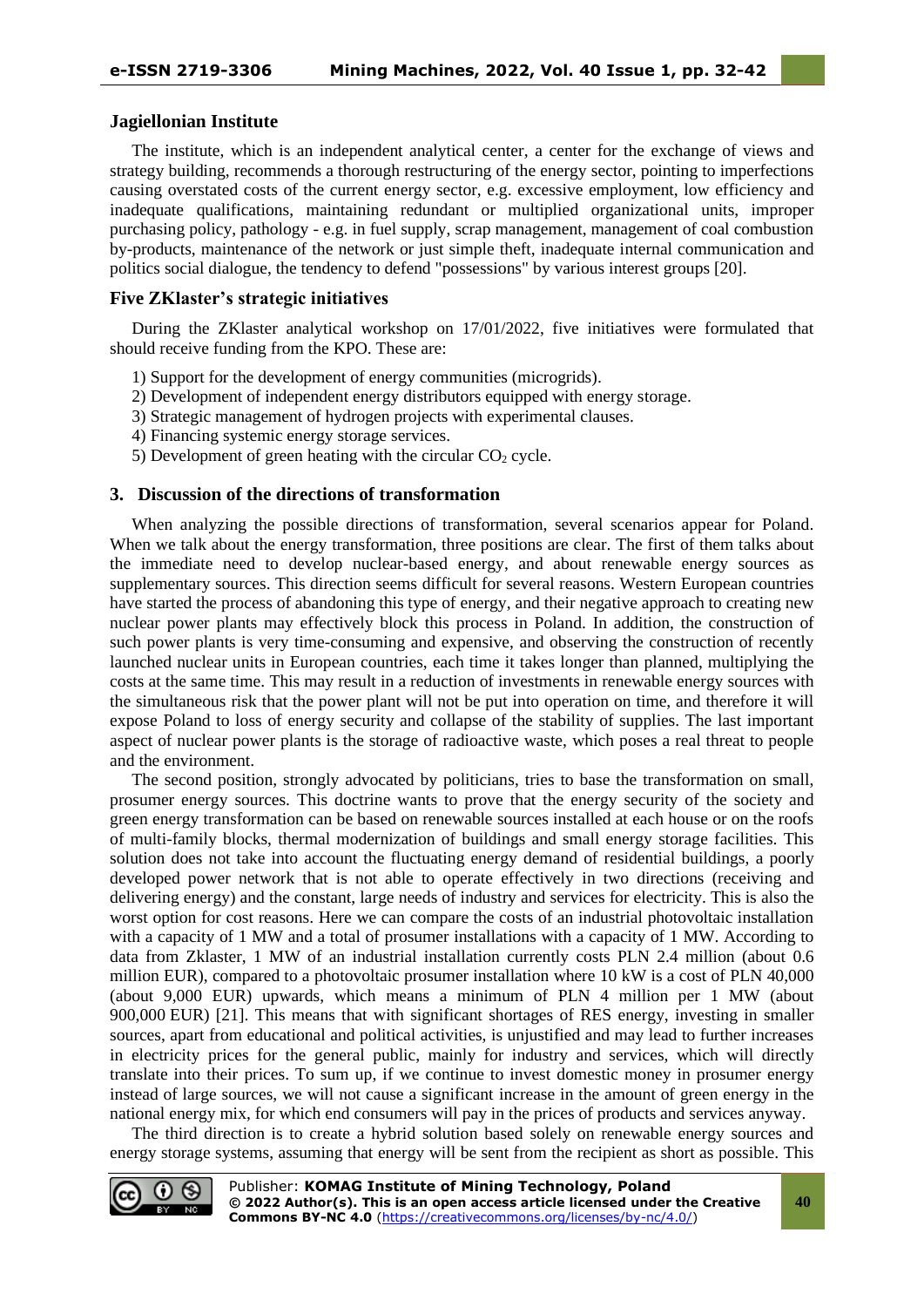requires the creation of regions for distributed production of renewable energy that will strive for maximum self-balancing. In this case, the emphasis is on the largest possible renewable energy sources combined with all possible energy storage systems. We are talking here about technologies that use water, wind and sun, as well as hydrogen to generate and make the best use of electricity and heat in the emerging microgrids. Such a system would meet the requirements of EU directives and seem to have the lowest risk. Moreover, it is possible to find potential domestic and foreign investors to finance investments.

An important aspect for the discussion is the transformation of society, including the current employees related to the coal economy. In this case, maintaining unprofitable jobs, instead of preparing them for a smooth transition to modern technology sectors, may cause a significant crisis on the labor market. If you take into account modern sectors and Industry 4.0, they require highly qualified human resources, providing well-paid jobs in return.

## **4. Conclusions**

The global direction resulting from the care for the natural environment and the prevention of natural disasters occurring due to the significant emission of  $CO<sub>2</sub>$  into the atmosphere by humanity has already been given. We are talking not only about Europe, but also China, the Arab Emirates and the USA. More countries are joining efforts to reduce  $CO<sub>2</sub>$  emissions, the largest producer of which is industry, including coal-fired power plants. Despite the considerable resistance of the incumbent operators, who are afraid of changes, which is completely natural, there is currently no possibility for Poland to deviate from the goals set by the European community in the collection of documents under the collective name of Fit for 55. The only unknown is the moment when very rapid changes begin, because due to many years of shortcomings in preparing for transformation, Poland no longer has time to slowly enter the situation of change.

## **References**

- [1] Drummond P., Pye S., McGlade Ch., Mathieu C., Jurić Ž., Matosović M., Deane P.: Europe's Energy Transition ,2017 Academic Press ISBN978-0-12-809806-6 pp.53-54
- [2] Kanger L., Sovacool B. K.: Towards a multi-scalar and multi-horizon framework of energy injustice: A whole systems analysis of Estonian energy transition, Elsevier Political Geography, Vol. 93, 2022, https://doi.org/10.1016/j.polgeo.2021.102544 [accessed: 02.02.2022]
- [3] Ram M., Osorio-Aravena J. C., Aghahosseini A., Bogdanov D., Breyer C.: Job creation during a climate compliant global energy transition across the power, heat, transport, and desalination sectors by 2050, Elsevier Energy, Vol. 238, 2022, https://doi.org/10.1016/j.energy.2021.121690 [accessed: 24.01.2022]
- [4] Hainsch K., Löffler K., Burandt T., Auer H., Crespo del Granado P., Pisciella P., Zwickl-Bernhard S.: Energy transition scenarios: What policies, societal attitudes, and technology developments will realize the EU Green Deal? Elsevier Energy, Vol. 239, 2022, https://doi.org/10.1016/j.energy.2021.122067 [accessed: 24.01.2022]
- [5] Martínez-Jaramillo J. E., van Ackere A., Larsen E. R.: Transitioning towards a 100% solar-hydro based generation: A system dynamic approach, Elsevier Energy, Vol. 239, 2022, https://doi.org/10.1016/j.energy.2021.122360 [accessed: 24.01.2022]
- [6] Lowe R. J., Drummond P.: Solar, wind and logistic substitution in global energy supply to 2050 Barriers and implications. Elsevier Renewable and Sustainable Energy Reviews, Vol. 153, 2022, https://doi.org/10.1016/j.rser.2021.111720 [accessed: 24.01.2022]
- [7] Borasio M., Moret S.: Deep decarbonisation of regional energy systems: A novel modelling approach and its application to the Italian energy transition, Elsevier Renewable and Sustainable Energy Reviews, Vol. 153, 2022, https://doi.org/10.1016/j.rser.2021.111730 [accessed: 24.01.2022]
- [8] Wyrwa A., Suwała W., Pluta M., Raczyński M., Zyśk J., Tokarski S.: A new approach for coupling the short- and long-term planning models to design a pathway to carbon neutrality in a coal-based power system, Elsevier Energy, Vol. 239, 2022, https://doi.org/10.1016/J.ENERGY.2021.122438 [accessed: 24.01.2022]